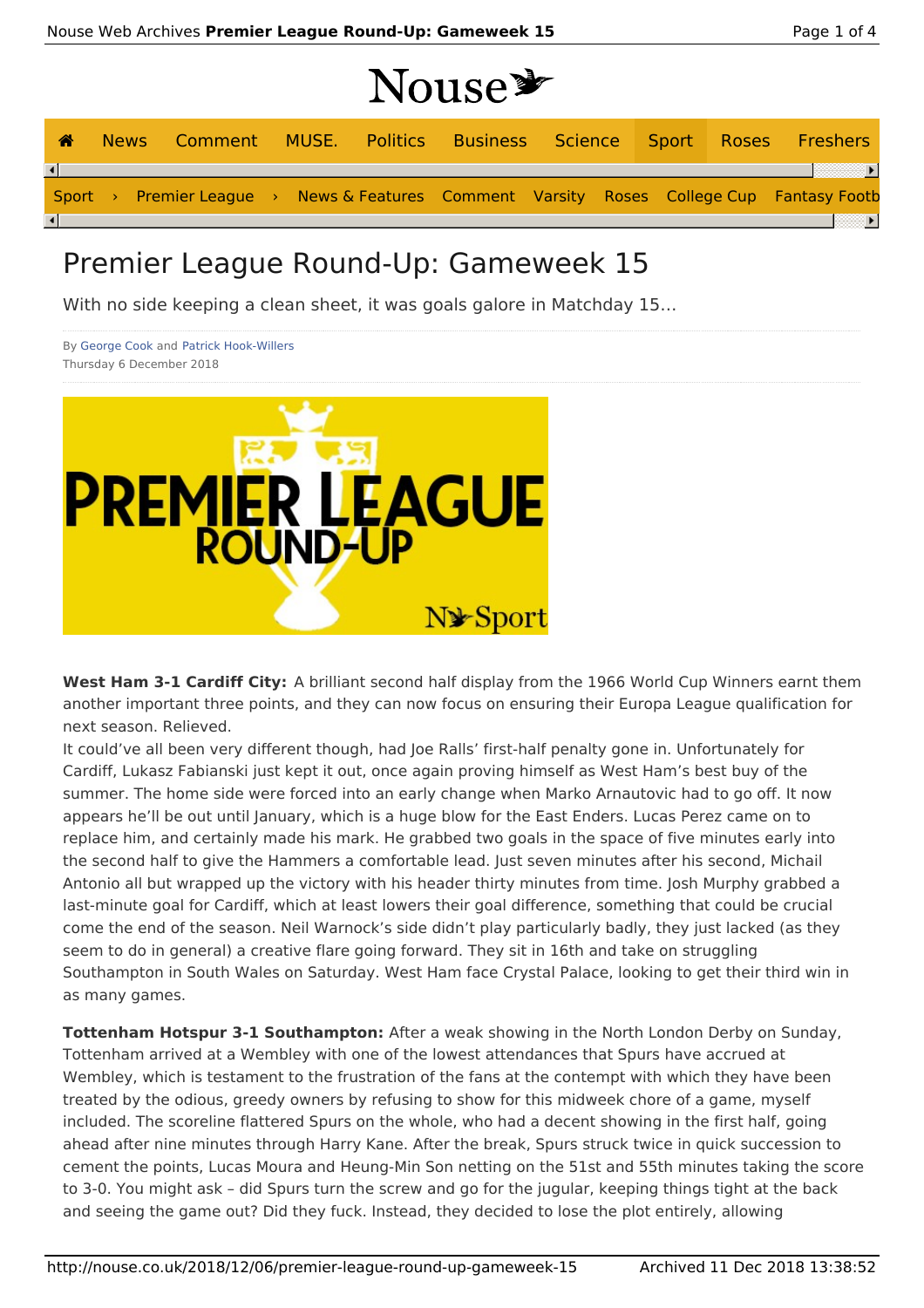### Nouse Web Archives **Premier League Round-Up: Gameweek 15** Page 2 of 4

Southampton wave after wave of dangerous attack, which if playing any other half-decent team would have led to another characteristic bottling. Luckily, Hugo Lloris decided not to be a clown this week and put in a man of the match performance, which combined with Southampton's three strikes hitting the crossbar kept the Saints at bay until the last seconds of stoppage time, when the defence decided that they wanted to get home for I'm A Celebrity… and couldn't be arsed to defend anymore. Still, above Arsenal again so that's okay, not that it even matters because that's just the norm now.

**Manchester United 2-2 Arsenal:** This game sparked into life with a total howler from the game's socalled 'best keeper in the world'. A rather tame effort from Arsenal defender Shkodran Mustafi seemed an easy grab for David de Gea, who shockingly let the ball slip through his hands and into the net, despite Ander Herrera's best efforts to clear off the line. Just four minutes later, a Marcos Rojo free kick was palmed into the path of Herrera, who crossed back across the face of goal for Anthony Martial to score his eighth goal of the season. Arsenal's second goal was a little bit rubbish, typical of the league's jammiest side who have spent the last few days pretending North London is red… Rojo made a challenge at the last second, only for the ball to rebound back off his foot to roll into the net. United were level within thirty seconds when Sead Kolasinac remembered that playing slightly well against Ben Davies is not a difficult feat at all, passing straight to Jesse Lingard in his own area, costing his team a win at one of the worst Manchester United sides in living memory. I've seen traffic lights stay red longer than North London…

**Brighton & Hove Albion 3-1 Crystal Palace:** The M23 derby (as it doesn't seem to have any other name) provided plenty of excitement for Brighton and neutrals but would no doubt have been hard to stomach as a Palace fan. Roy Hodgson's side were comfortably beaten, made even worse given that Brighton had 10 men for much of the game. Glenn Murray got the opener, punishing his old club from the penalty spot after Jose Izquierdo was brought down. However, he would be off with an injury just moments later, as would teammate Shane Duffy, after headbutting Patrick van Aanholt. Bizarrely, this had the opposite impact to what one might expect, as Murray's replacement Leon Balogun scored almost instantly after coming on. Romanian international Florian Andone got Brighton's third on the stroke of half time, all but securing the bragging rights against their rivals. Crystal Palace actually had a vast majority of the possession in this game and had more shots on target than the Seagulls. However, Luka Milivojevic got their only goal of the game, an 81st minute penalty after a poor tackle on Wilfried Zaha. Palace will look to redeem themselves away to West Ham on Saturday, whilst Brighton could go as high as 6th with a win away at Burnley.

**Burnley 1-3 Liverpool:** Liverpool maintained their unbeaten start to the league season with a hardfought win away to Burnley. Jack Cork put the hosts in front in the second half, leading many to believe a much-needed home win was on the cards for Burnley. However, a pin-point effort from James Milner into the bottom right corner of Joe Hart's net dragged the Reds back level. Seven minutes later, Roberto Firmino scored his first goal in an age to score what proved to be a crucial goal. Xherdan Shaqiri cemented the three points deep into stoppage time, capping off a swift counter-attacking move.

**Watford 1-2 Manchester City:** Pep Guardiola's men survived a late scare at Vicarage Road to maintain their unbeaten record in the Premier League this season. It was a much- changed City side, attempting to rest key players given they have 11 matches to play in the next 42 days. Nonetheless, they still dominated Watford, and took the lead when Sane tumbled in a cross from Riyadh Mahrez. Early in the second-half, Mahrez himself got on the scoresheet, coming in at the far post to finish Gabriel Jesus' ball. Watford have now won just two of their last 11 games, but they can certainly take positives from their battle with the champions. Abdoulaye Doucoure got one back for them in the 85th minute, and Man City were on the ropes for the remaining minutes of the game. The hosts had three corners following their goal, but just couldn't find a way through to get an equaliser. They now have an extended period until their game with Everton on Monday night. Manchester City, meanwhile, must get themselves prepared for a trip to Stamford Bridge on Saturday night. Could Maurizio Sarri be the man to end Guardiola's unbeaten run?

**Wolves 2-1 Chelsea:** Wolves got their first win since October 6th with a brilliant comeback against Chelsea. Maurizio Sarri's men had the lead after 18 minutes, when Reuben Loftus-Cheek's shot was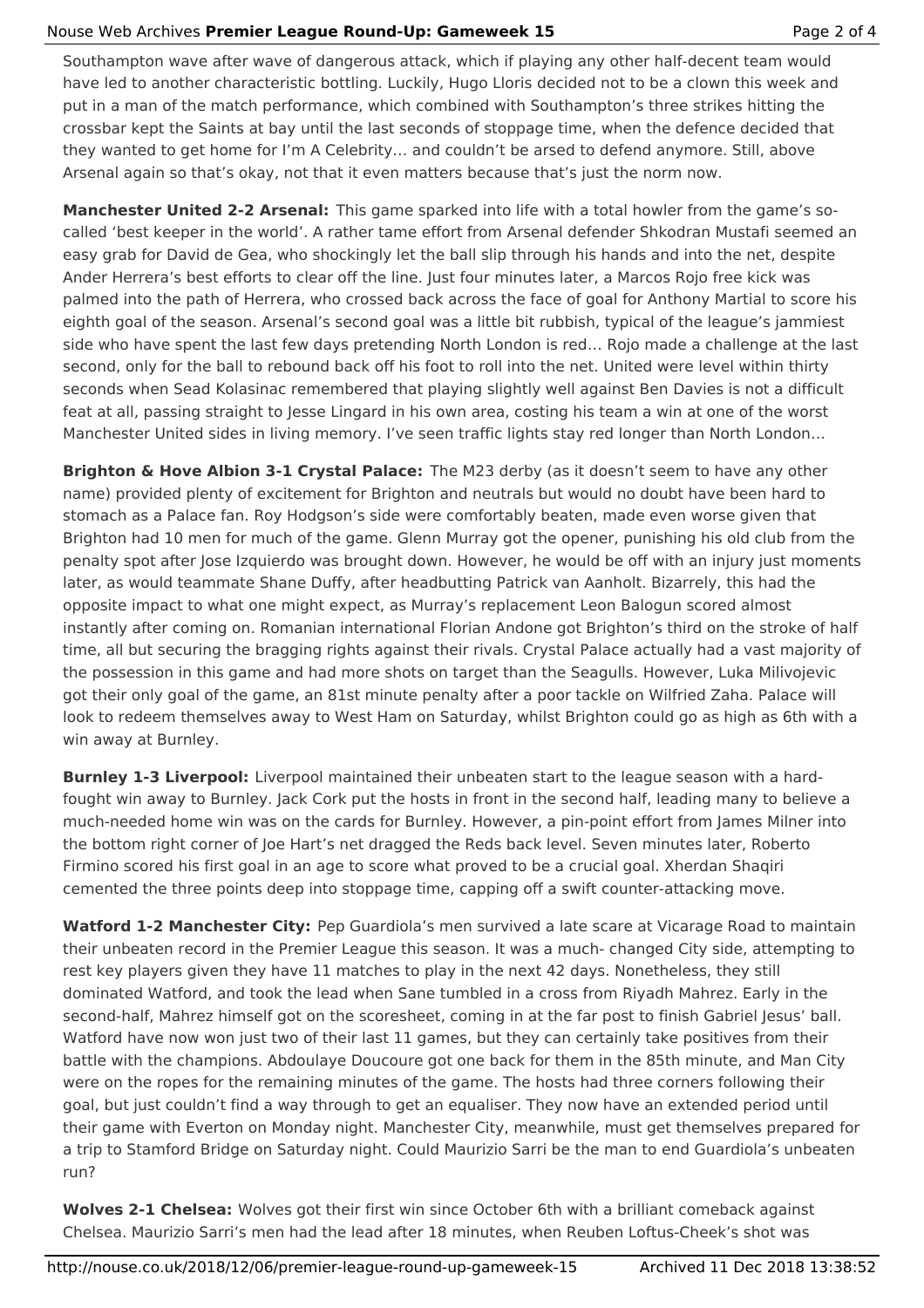## Nouse Web Archives **Premier League Round-Up: Gameweek 15** Page 3 of 4

deflected in by Conor Coady. Chelsea had plenty of chances to extend their lead throughout the remainder of the first half but weren't clinical enough. They probably should have had a penalty at the beginning of the second half, when the struggling Alvaro Morata was fouled. Wolves equalised after 59 minutes through Raul Jimenez – his strike getting the better of Kepa. Just four minutes later, the game was turned around completely. Diogo Jota popped up at the back post, to finish off Matt Doherty's ball and get the first Premier League goal of his career. The defeat sees Chelsea slip even further behind the league's big guns, with the gap to Liverpool now a staggering eight points. They take on Manchester City on Saturday night, where the points difference between them and Pep Guardiola's side could reach 13 points. Wolves travel to Struggling Newcastle, knowing a win could push them into the top half.

**Fulham 1-1 Leicester City:** For Claudio Ranieri's first match at Craven Cottage as Fulham boss, a better opponent could not have been planned, the Italian charged with overcoming the side at which he achieved the famous 5000-1 Premier League title. For a long time, it looked like Fulham were finally going to free themselves from rock bottom of the league, taking the lead through Aboudakar Kamara just before half-time. However, with just 16 minutes to go, James Maddison scored for the second successive match to tie the game up, making up for his red card against Brighton. Neither side found a decisive blow, which means that Fulham remain at the foot of the table, while Leicester stay plugging away in ninth.

**AFC Bournemouth 2-1 Huddersfield Town:** Bournemouth got back to winning ways after a run of four straight defeats, but the performance was far from glamorous. Callum Wilson gave the Cherries an early lead, heading in after just five minutes. He scored eight goals in total last season, but his opener against Huddersfield puts him on that number already this campaign. Things would get better for Eddie Howe's men, when Ryan Fraser doubled the lead a quarter of an hour later. Huddersfield pulled one back shortly before half-time, when Terrence Kongolo headed in a ball that had been floating around in the penalty area for some time. The visitors dominated the second half, keeping Bournemouth deep within their own half. However, Huddersfield just couldn't find a breakthrough. They were moving the ball around freely, but created only one clear-cut chance, which Aaron Mooy squandered. It really did highlight David Wagner's attacking woes. His side's goal in the first half finally lifted them into double figures with regards to goals scored this season, the last team in England's top four divisions to do so. It doesn't get any easier for them, when they travel to Arsenal on Saturday. Bournemouth will look to upset Liverpool in Saturday's early kick-off.

**Everton 1-1 Newcastle:** Everton would have gone home disappointed after this one, as despite falling behind to Salamon Rondon goal after just 19 minutes, a plethora of spurned chances meant that they had to settle for a point. On the stroke of the 38th minute, Richarlison again proved his worth when he levelled things up for Liverpool's original side, off the back of a disappointing loss in the Merseyside Derby at the weekend. Everton had 19 shots on target during this match, but wasteful finishing and good defending from Newcastle meant that bar Richarlison's effort, the Newcastle goal remained un-breached.



Most Read Discussed

1. Men's Football 3s fight back to win on Derby Day

2. Premier League Round-Up: Gameweek 15

3. Zidane the greatest of all time